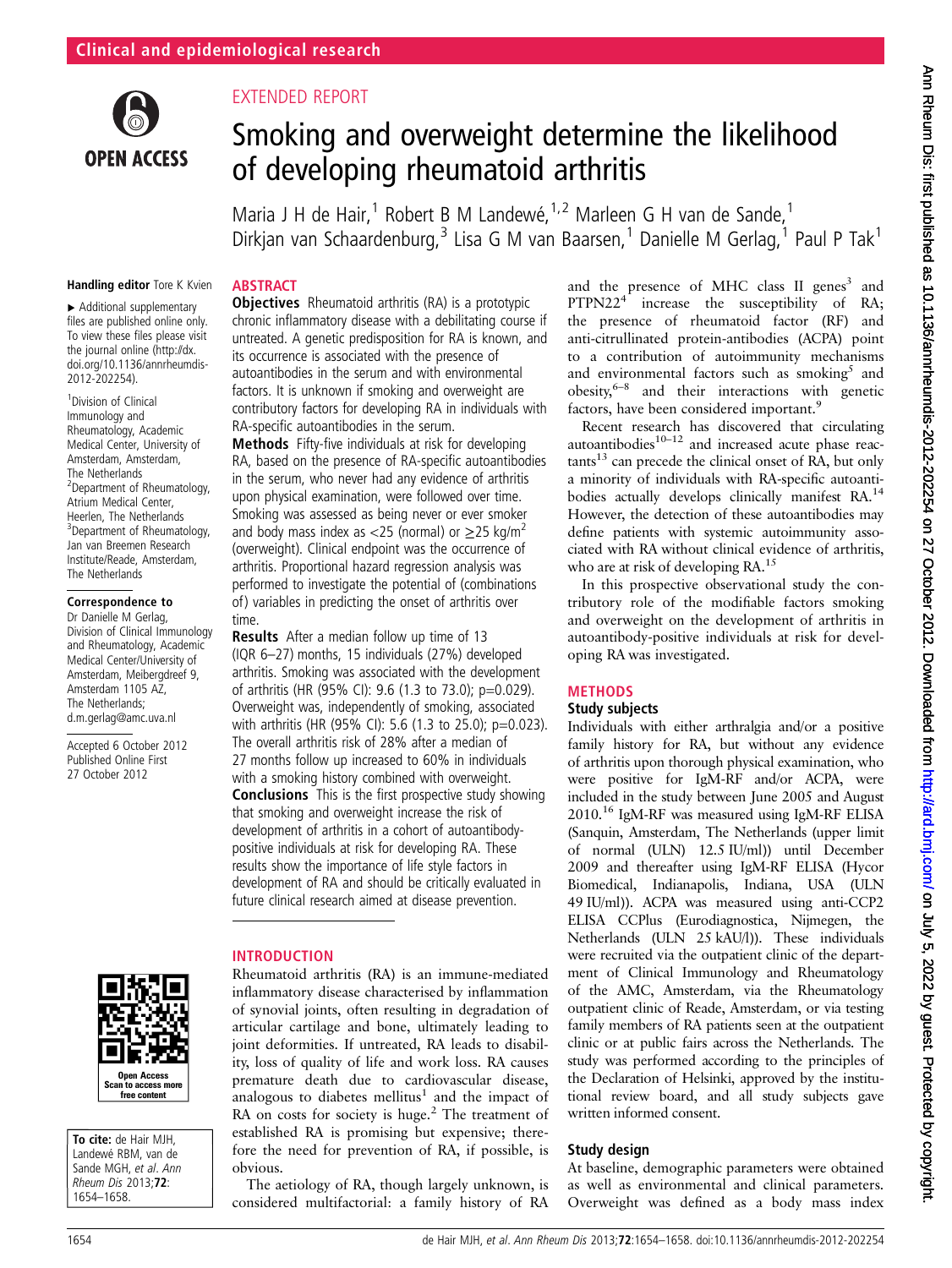(BMI) greater than or equal to  $25 \text{ kg/m}^2$ , according to the World Health Association (fact sheet n°311). A detailed smoking history and smoking-status using number of 'pack years' was assessed, and smoking status was assigned as being a never smoker or an ever smoker. One pack year was defined as smoking 20 cigarettes per day for 1 year.

Study subjects were followed over time until January 2012. Annual study visits were performed. The development of arthritis, defined as a painful and swollen joint, was the endpoint of this study. In individuals with suspected arthritis an extra visit was performed, at which the presence of arthritis was confirmed by two independent investigators (MS and DG or MH and DG).

#### Statistical analysis

Differences between study groups in continuous parameters were analysed using t test or Mann-Whitney U test if appropriate. Categorical data were analysed using  $\chi^2$  test.

Prediction analysis for arthritis-onset was performed using proportional hazard regression analysis (Cox-regression). Follow-up duration was defined as the time between inclusion in the cohort and the onset of clinically manifest arthritis, or between inclusion and January 2012 (censored). After univariate analysis, variables with p value<0.2 were selected for a multivariable analysis (forward and backward selection procedures). Meaningful statistical interactions were excluded upfront.

Statistical analysis was performed using PASW Statistics V.18 (SPSS Inc, Chicago, Illinois, USA).

#### RESULTS

#### Cohort description

Fifty-five autoantibody-positive individuals were included in the study (51 were referred to rheumatology outpatient clinics because of arthralgia, and four subjects without arthralgia were tested because of a positive family history for RA). Nineteen individuals were solely IgM-RF-positive, 22 were solely ACPA-positive and 14 were positive for both autoantibodies. Individuals were followed for a median duration of 27 (IQR: 14–47; range 1–75) months.

Fifteen of the 55 individuals (27%) developed arthritis during follow up after a median duration of 13 (IQR: 6–27, range 0.5–47) months. Of the 15 patients who developed arthritis, 11 fulfilled the 2010 ACR/EULAR criteria for  $RA^{17}$  <sup>18</sup> at arthritis onset and three were initially diagnosed as having undifferentiated arthritis but fulfilled the RA classification criteria later on (six fulfilled the 1987 ACR criteria for RA<sup>20</sup> at arthritis onset and one later on). For clinical parameters at arthritis onset and baseline see online supplementary table S1. One patient who developed arthritis fulfilled the ACR classification criteria for osteoarthritis of the hand,<sup>19</sup> but not for RA. This patient received non-steroidal anti-inflammatory drugs resulting in a permanent remission of clinical signs and symptoms of arthritis. Of the 14 patients ultimately fulfilling the classification criteria for RA, two did not receive disease-modifying antirheumatic drugs (DMARDs). One patient refused conventional treatment and used alternative medicines and the other patient refused treatment because of transient mono-arthritis for which he was closely monitored. Seven RA patients were treated with DMARD monotherapy, two with a combination of two DMARDs, one with a combination of a DMARD and anti-tumour necrosis factor (anti-TNF) therapy and one was included in a clinical trial evaluating the effects of anti-TNF therapy in early arthritis. After a median follow up of 18 (range 0–60) months three RA patients developed RA-erosions on x-ray (the two patients who did not

receive DMARD therapy and one patient treated with DMARD monotherapy).

#### Increased percentage of smoking and overweight in autoantibody-positive individuals who develop arthritis after follow up

The percentage of ever smokers and individuals with  $BMI \geq 25$  kg/m<sup>2</sup> was higher in the group that developed arthritis than in the group that did not  $(93\% \text{ vs } 53\%; \text{ p}=0.005 \text{ for ever})$ vs never smoking and  $87\%$  vs  $45\%$ ;  $p=0.006$  for individuals with a BMI $\geq$ 25 kg/m<sup>2</sup> vs those with a BMI<25 kg/m<sup>2</sup>). The percentage of individuals who developed arthritis was 38% in past smokers  $(n=21)$  versus 43% in current smokers  $(n=14)$ (p=0.778 for the comparison between past and current smokers), compared with  $5\%$  in the never smokers (n=21)  $(p=0.019)$  for the comparison between never smokers and past/ current smokers). IgM-RF- and ACPA-status and levels were comparable between individuals who developed arthritis versus those who did not (see table 1).

#### Smoking and overweight are predictors for the development of clinically manifest arthritis

In the proportional hazard regression analysis, 'ever smoking' was associated with the development of clinically manifest arthritis (HR (95% CI): 9.6 (1.3 to 73.0); p=0.029) (table 2).

Only one individual who never smoked developed arthritis over time. There was no difference between past and current smokers with regard to the onset of arthritis ( $p=0.677$ ). The relationship between smoking and the development of arthritis was not confounded by any of the other variables measured (data not shown). Besides smoking, BMI $\geq$ 25 kg/m<sup>2</sup> at baseline

#### Table 1 Baseline demographic and clinical parameters

| <b>Characteristic</b>                     | <b>No arthritis</b><br>developed<br>$N = 40*$ | <b>Arthritis</b><br>developed<br>$N=15$ | p<br>Value |
|-------------------------------------------|-----------------------------------------------|-----------------------------------------|------------|
| Sex, female (n (%))                       | 28 (70)                                       | 9(60)                                   | 0.481      |
| Age (years) (mean (SD))                   | 44 (12)                                       | 47(8)                                   | 0.471      |
| Smoking history, evert (n<br>(%)          | 21(53)                                        | 14 (93)                                 | 0.005      |
| Pack years‡ (median (IQR))                | $10(4-20)$                                    | $15(10-24)$                             | 0.129      |
| BMI $\geq$ 25, kg/m <sup>2</sup> (n (%))  | 18 (45)                                       | 13 (87)                                 | 0.006      |
| IgM-RF positive (n (%))                   | 24(57)                                        | 9(60)                                   | 0.847      |
| IgM-RF level low positive<br>(n (%))      | 15(62)                                        | 4(44)                                   | 0.3501     |
| IgM-RF level high positive<br>(n (%))     | 9(38)                                         | 5(56)                                   |            |
| ACPA positive $(n \ (\%))$                | 24 (60)                                       | 12 (80)                                 | 0.165      |
| ACPA level§ (kAU/L)<br>(median (IQR))     | 465.5 (69.5-1229.8)                           | 452.0<br>$(103.0 - 2518.8)$             | 0.585      |
| IqM-RF and ACPA<br>both pos. $(n \ (\%))$ | 8(20)                                         | 6(40)                                   | 0.129      |

p Values <0.05 in bold. \*Seven individuals have been at risk for arthritis development for a shorter period of time: two patients have started with hydroxychloroquine for arthralgias, and two with anti-TNF therapy because of a diagnosis of ankylosing spondylitis (n=1) or Crohn's disease (n=1). Three individuals were lost to follow up after some time. †Smoking history: never smoked: 0 pack-years; ever smoked: >0 pack-years. ‡Only in smokers.

§Only in positive individuals: low positive: ≤3 times upper limit of normal (ULN), high positive:  $>3$  times ULN (according to the 2010 ACR/EULAR criteria for  $RA^{17}$  $\P$ Using  $\chi^2$  test for frequencies of low and high positivity of IgM-RF in the two outcome groups.

ACPA, anti-citrullinated protein antibodies; BMI, body mass index; IgM-RF, IgM-rheumatoid factor; RA, rheumatoid arthritis.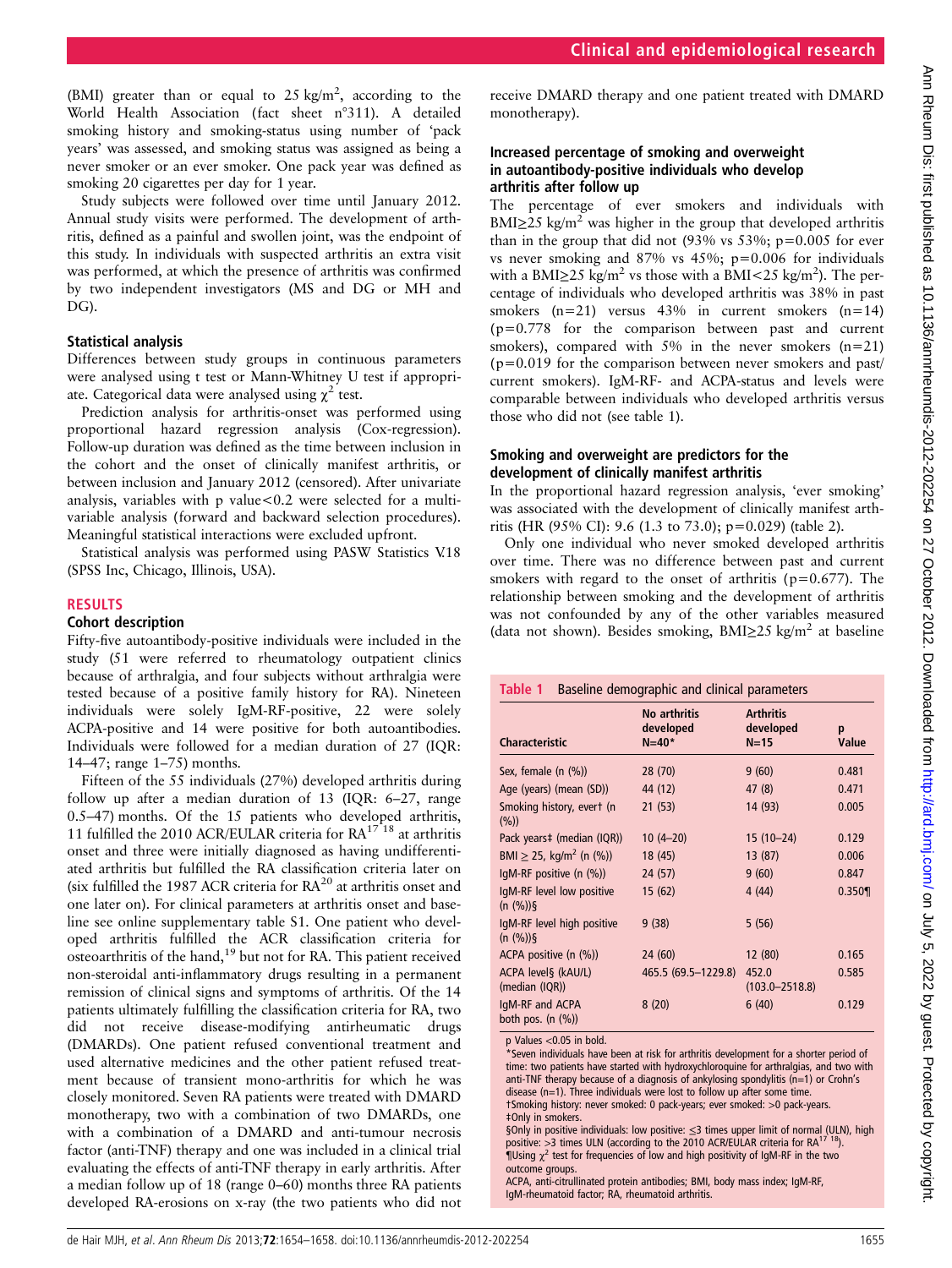|                  | Table 2 Multivariable regression analysis for smoking and body |  |  |  |
|------------------|----------------------------------------------------------------|--|--|--|
| mass index (BMI) |                                                                |  |  |  |

| <b>THUSS THACK (DITII)</b>                 |                   |         |
|--------------------------------------------|-------------------|---------|
| Variables in model                         | <b>HR (95%CI)</b> | p Value |
| Model 1                                    |                   |         |
| Smoking (ever vs never)                    | 9.6 (1.3 to 72.9) | 0.029   |
| Model 2                                    |                   |         |
| BMI ( $\geq$ 25 vs <25 kg/m <sup>2</sup> ) | 5.6 (1.3 to 25.0) | 0.023   |
| Model 3                                    |                   |         |
| Smoking (ever vs never)                    | 8.2 (1.1 to 62.6) | 0.042   |
| BMI ( $\geq$ 25 vs <25 kg/m <sup>2</sup> ) | 4.8 (1.1 to 21.4) | 0.039   |
|                                            |                   |         |

was associated with the development of arthritis (HR (95% CI): 5.6 (1.3 to 25.0);  $p=0.023$ ). In the proportional hazard regression analysis smoking and BMI independently conferred an increased risk on clinically manifest arthritis. Of importance, BMI did not significantly correlate with smoking status  $(p=0.472)$  and within the group of ever smokers BMI was significantly higher in the subgroup of individuals who developed arthritis compared with the group who did not (28.1 (27.3–34.0) (median (IQR)) vs 24.6 (21.7–28.7):  $p=0.010$ ).

In this cohort IgM-RF positivity was not associated with the development of arthritis, and ACPA-positivity showed a trend towards a predictive association (HR (95% CI): 2.7 (0.8 to 9.7); p=0.119), but did not have predictive value over and above smoking and/or BMI. Of note, subjects were selected based on being positive for IgM-RF and/or ACPA, which limits the predictive interpretability of IgM-RF and ACPA in this cohort. Other clinical parameters were not associated with the development of arthritis (data not shown).

When combining smoking and BMI the frequency of arthritis development was significantly higher in ever smokers with BMI $\geq$ 25 kg/m<sup>2</sup> compared with the other three categories  $(p=0.001)$  (see table 3).

In conclusion, when performing proportional hazard regression analysis the combination of being an ever smoker with  $BMI \geq 25$  kg/m<sup>2</sup> resulted in an increase of the risk for development of clinically manifest arthritis from 28% to 60% after median follow up in this cohort of 27 months (figure 1).

#### **DISCUSSION**

The results presented here show that modifiable lifestyle factors such as smoking and overweight may importantly contribute to the onset of clinically manifest arthritis in autoantibody-positive individuals at risk of developing RA.

The first important observation in this prospective study is the association between smoking and development of arthritis.

| Table 3 Frequency table for arthritis development in subgroups of |
|-------------------------------------------------------------------|
| smoking and body mass index (BMI)                                 |

|                                         | Never smoker                              |                                                | Ever smoker                                        |                                                |  |
|-----------------------------------------|-------------------------------------------|------------------------------------------------|----------------------------------------------------|------------------------------------------------|--|
|                                         | BMI < 25<br>kg/m <sup>2</sup><br>$(N=10)$ | $BMI \geq 25$<br>kg/m <sup>2</sup><br>$(N=10)$ | BMI <sub>25</sub><br>kg/m <sup>2</sup><br>$(N=14)$ | $BMI \geq 25$<br>kg/m <sup>2</sup><br>$(N=21)$ |  |
| Follow-up time, months,<br>median (IQR) | $40(24 - 71)$                             | $28(17-51)$                                    | $23(17-41)$                                        | $26(9-42)$                                     |  |
| Arthritis developed,<br>$n$ (%)         | 0(0)                                      | 1(10)                                          | 2(14)                                              | 12(57)                                         |  |



Figure 1 Cumulative hazard for arthritis development in subgroups of smoking and body mass index. X-axis: follow up time in months; Y-axis: cumulative hazard for arthritis development.

Smoking has recently been suggested to be a risk factor for developing  $RA$ <sup>5</sup>, but so far only association studies have been performed. Our study is the first analysing the impact of smoking on the development of arthritis by prospectively following individuals with RA-specific autoantibodies without signs of arthritis who are at risk of developing the disease.

Recent studies have suggested that the lung may be an early site of RA-related auto-immunity, supposedly by the effect of smoking on the citrullination of peptides. $20$  Interestingly, in a comparable cohort of individuals at risk for RA with elevated ACPA levels and greater than or equal to 2 RF isotypes without arthritis airway abnormalities were observed similar to those found in RA patients, and significantly more than in autoantibody-negative controls.<sup>21</sup>

In contrast to what has been suggested previously,<sup>22</sup> the high risk for smoking on arthritis development was not dependent on ACPA-status in our study. In addition, we were unable to define ACPA-status itself as risk factor, in contrast to what was observed in another cohort studying 147 autoantibody-positive individuals without clinically apparent arthritis.<sup>14</sup> This is likely due to the relatively small number of study participants and differences in inclusion criteria between the current study and the previous. Second, overweight appeared to be a predicting factor for arthritis onset, independently of smoking. Thus far, the results of association studies of overweight/obesity and RA have been variable,<sup>6–8 23–26</sup> with different results for ACPA positive and negative  $\mathbb{R}A^{25}$  <sup>26</sup> and males and females.<sup>6</sup> <sup>26</sup> More in general, an association between obesity and inflammation has been clearly demonstrated.<sup>27</sup> Adiposity is characterised by adipocyte hypertrophy, leading to release of stress signals, such as endoplasmic reticulum stress, $28$  and production of reactive oxygen species. As a result, inflammatory pathways are activated and inflammatory cells, such as macrophages and CD8+ T-cells, recruited into the adipose tissue. Adiposity is associated with increased production of pro-inflammatory adipocytokines, including leptin, TNFα, interleukin 1 (IL-1), IL-6 and monocyte chemotactic protein 1 (MCP-1), and decreased production of the anti-inflammatory adiponectin. How this systemic proinflammatory state would lead to inflammation in the joint, needs to be elucidated. It is also possible that proinflammatory activity of adipose tissue in the synovial sublining of the joint might be involved. Previous work has shown that articular adipose tissue obtained from RA patients produced pro- and anti-inflammatory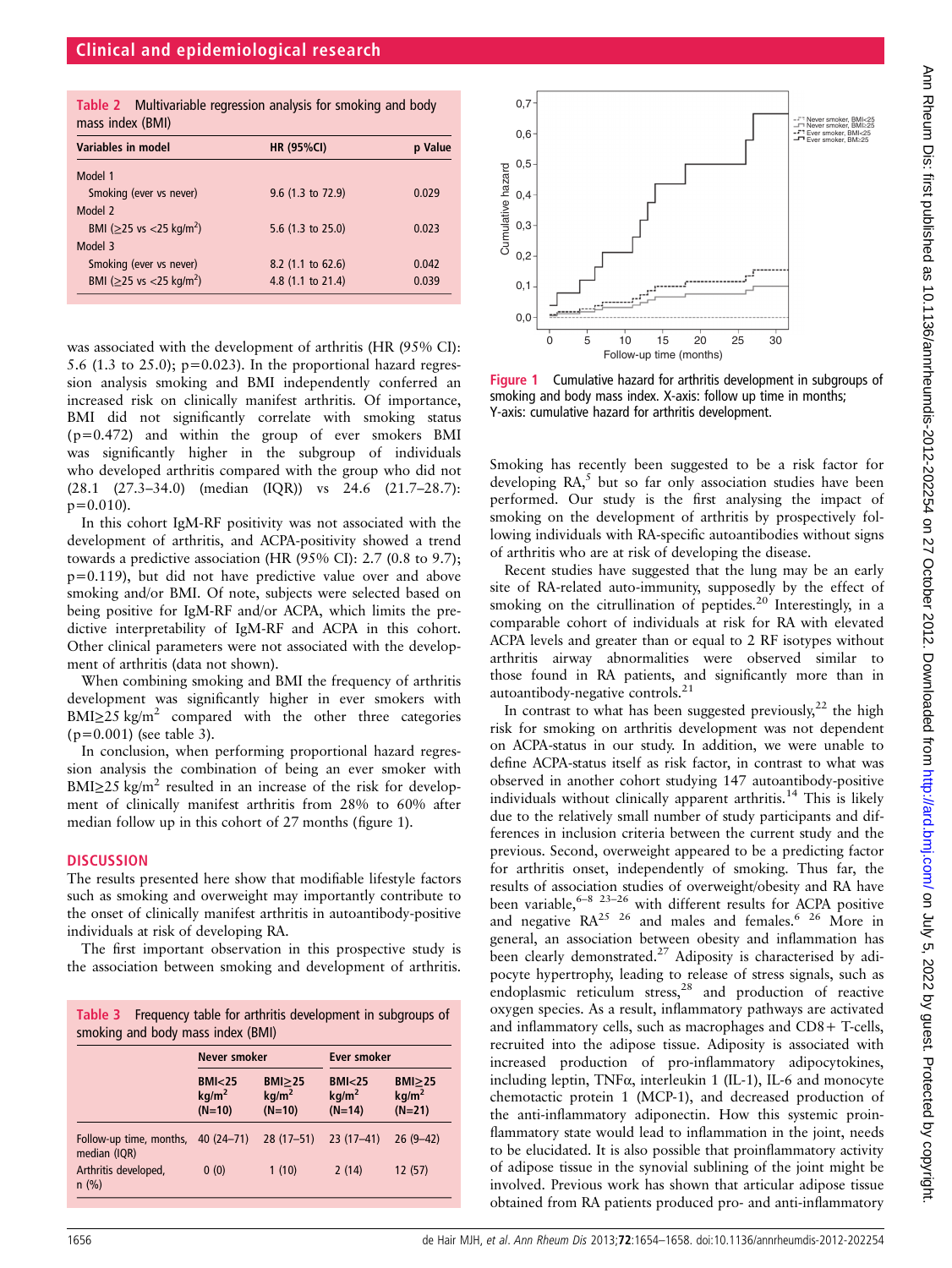(adipo-) cytokines upon activation, with stimulating effects on fibroblast-like synoviocytes.<sup>29</sup>

In our cohort the overall arthritis risk of 28% after a median of 27 months follow up increased to 60% in individuals with a smoking history combined with overweight. This observation was made in a relatively small cohort, suggesting that the effects of smoking and overweight are strong. In comparison, the risk for developing arthritis in never smokers with normal weight was only 2%, showing that life style modification might have important consequences for arthritis development in RA-prone individuals.

The importance of our findings is emphasised by the increased incidence of RA over the last decades, which cannot be explained by genetic factors, but is most likely influenced by environmental factors.<sup>8</sup> Although this study does not demonstrate that smoking cessation and/or weight reduction are effective in reducing the risk of RA, it is obvious that smoking and increased body weight are inherently modifiable lifestyle factors which are also important in other diseases and that modification leads to decreased health risks in general. An intensive prevention programme in Finland aiming at dietary changes and smoking cessation has resulted in long-term prevention of cardiovascular diseases<sup>30</sup> which was accompanied by a similar decline in the incidence of  $RA.^{31}$  Such programmes may contribute to the prevention of RA and related co-morbidities and to a decreased socio-economic burden.

The results of this study, if confirmed in larger, independent cohorts, may also help to better define a population at high risk of developing RA based on the presence of RA-specific autoantibodies, smoking history, and overweight. Improved prediction models may facilitate studies aimed at prevention of RA by targeted intervention during the preclinical phase.<sup>32</sup>

A limitation of this study is the relatively small sample size. The effects observed in our cohort provide the rationale for larger studies in independent cohorts to validate the results presented here. Currently we are unable to determine whether smoking and obesity are crucial for development of autoantibody positive RA in most patients, or whether these factors merely advance the onset of arthritis. We will continue to follow these individuals to address this issue over time.

It should also be noted that we chose to define the presence of arthritis based on clinical assessment by two experienced investigators rather than by imaging, consistent with clinical practice and evaluation in most clinical trials. Of note, the implications of synovitis shown by ultrasound or MRI in the absence of clinical evidence of arthritis are currently still incompletely understood.

In conclusion, the results presented here suggest that preventable factors, such as smoking and overweight, may increase the risk of developing RA in RF and/or ACPA positive individuals.

Acknowledgements We thank our study subjects for participating in the study.

Contributors MJHH was involved in study design, data collection, data analysis, interpretation of data and preparing the manuscript; RBML was involved in data analysis, interpretation of data and preparing the manuscript; MGHS was involved in study design, data collection, interpretation of data and preparing the manuscript; DS was involved in data collection and revising the manuscript critically; LGMB was involved in data analysis, interpretation of data and preparing the manuscript; DMG was involved in study design, data collection, interpretation of data and preparing the manuscript; PPT was involved in study design, data collection, interpretation of data and preparing the manuscript.

Funding The study was supported by the Dutch Arthritis Foundation (grant 06-1-303 and 11-1-407), the Netherlands Organisation for Health Research and Development (ZonMw) grant 200310003, the IMI EU funded project BeTheCure n° 115142 and FP7 Euro-TEAM consortium n° 305549.

#### Competing interests None.

**Ethics approval** The study was approved by the institutional review board of the Academic Medical Center, Amsterdam, The Netherlands.

**Provenance and peer review** Not commissioned: externally peer reviewed.

Data sharing statement Data of our research article are available upon request. Additional data of this cohort are expected to be published in the future.

Correction notice This article has been corrected since it was published Online First. Grammatical errors have been corrected.

Open Access This is an Open Access article distributed in accordance with the Creative Commons Attribution Non Commercial (CC BY-NC 3.0) license, which permits others to distribute, remix, adapt, build upon this work non-commercially, and license their derivative works on different terms, provided the original work is properly cited and the use is non-commercial. See: [http://creativecommons.org/](http://creativecommons.org/licenses/by-nc/3.0/) [licenses/by-nc/3.0/](http://creativecommons.org/licenses/by-nc/3.0/)

# **REFERENCES**<br>1 Bisoendial RJ

- Bisoendial RJ, Stroes ES, Tak PP. Critical determinants of cardiovascular risk in rheumatoid arthritis. Curr Pharm Des 2011;17:21–6.
- 2 Boonen A, Severens JL. The burden of illness of rheumatoid arthritis. Clin Rheumatol 2011;30(Suppl 1):S3–8.
- 3 Stastny P. Association of the B-cell alloantigen DRw4 with rheumatoid arthritis. N Engl J Med 1978;298:869–71.
- 4 Begovich AB, Carlton VE, Honigberg LA, et al. A missense single-nucleotide polymorphism in a gene encoding a protein tyrosine phosphatase (PTPN22) is associated with rheumatoid arthritis. Am J Hum Genet 2004;75:330–7.
- 5 Sugiyama D, Nishimura K, Tamaki K, et al. Impact of smoking as a risk factor for developing rheumatoid arthritis: a meta-analysis of observational studies. Ann Rheum Dis 2010;69:70–81.
- 6 Symmons DP, Bankhead CR, Harrison BJ, et al. Blood transfusion, smoking, and obesity as risk factors for the development of rheumatoid arthritis: results from a primary care-based incident case-control study in Norfolk, England. Arthritis Rheum 1997;40:1955–61.
- 7 Voigt LF, Koepsell TD, Nelson JL, et al. Smoking, obesity, alcohol consumption, and the risk of rheumatoid arthritis. Epidemiology 1994;5:525-32.
- Crowson CS, Matteson EL, Davis JM III, et al. Obesity fuels the upsurge in rheumatoid arthritis. Arthritis Care Res (Hoboken) Published Online First: 18 Apr 2012. doi:10.1002/acr.21660.
- Scott IC, Steer S, Lewis CM, et al. Precipitating and perpetuating factors of rheumatoid arthritis immunopathology: linking the triad of genetic predisposition, environmental risk factors and autoimmunity to disease pathogenesis. Best Pract Res Clin Rheumatol 2011;25:447–68.
- 10 Aho K, Heliovaara M, Maatela J, et al. Rheumatoid factors antedating clinical rheumatoid arthritis. J Rheumatol 1991;18:1282–4.
- 11 Nielen MM, van SD, Reesink HW, et al. Specific autoantibodies precede the symptoms of rheumatoid arthritis: a study of serial measurements in blood donors. Arthritis Rheum 2004;50:380–6.
- 12 Rantapaa-Dahlqvist S, de Jong BA, Berglin E, et al. Antibodies against cyclic citrullinated peptide and IgA rheumatoid factor predict the development of rheumatoid arthritis. Arthritis Rheum 2003;48:2741–9.
- 13 Nielen MM, van SD, Reesink HW, et al. Increased levels of C-reactive protein in serum from blood donors before the onset of rheumatoid arthritis. Arthritis Rheum 2004;50:2423–7.
- 14 Bos WH, Wolbink GJ, Boers M, et al. Arthritis development in patients with arthralgia is strongly associated with anti-citrullinated protein antibody status: a prospective cohort study. Ann Rheum Dis 2010;69:490–4.
- 15 Gerlag DM, Raza K, van Baarsen LG, et al. EULAR recommendations for terminology and research in individuals at risk of rheumatoid arthritis: report from the Study Group for Risk Factors for Rheumatoid Arthritis. Ann Rheum Dis 2012;71:638–41.
- 16 van de Sande MG, de Hair MJ, van der Leij C, et al. Different stages of rheumatoid arthritis: features of the synovium in the preclinical phase. Ann Rheum Dis 2011;70:772–7.
- 17 Aletaha D, Neogi T, Silman AJ, et al. 2010 Rheumatoid arthritis classification criteria: an American College of Rheumatology/European League Against Rheumatism collaborative initiative. Arthritis Rheum 2010;62:2569–81.
- 18 Aletaha D, Neogi T, Silman AJ, et al. 2010 rheumatoid arthritis classification criteria: an American College of Rheumatology/European League Against Rheumatism collaborative initiative. Ann Rheum Dis 2010;69:1580–8.
- 19 Altman R, Alarcon G, Appelrouth D, et al. The American College of Rheumatology criteria for the classification and reporting of osteoarthritis of the hand. Arthritis Rheum 1990;33:1601–10.
- 20 Klareskog L, Malmstrom V, Lundberg K, et al. Smoking, citrullination and genetic variability in the immunopathogenesis of rheumatoid arthritis. Semin Immunol 2011;23:92–8.
- 21 Demoruelle MK, Weisman MH, Simonian PL, et al. Brief report: airways abnormalities and rheumatoid arthritis-related autoantibodies in subjects without arthritis: early injury or initiating site of autoimmunity? Arthritis Rheum 2012;64:1756–61.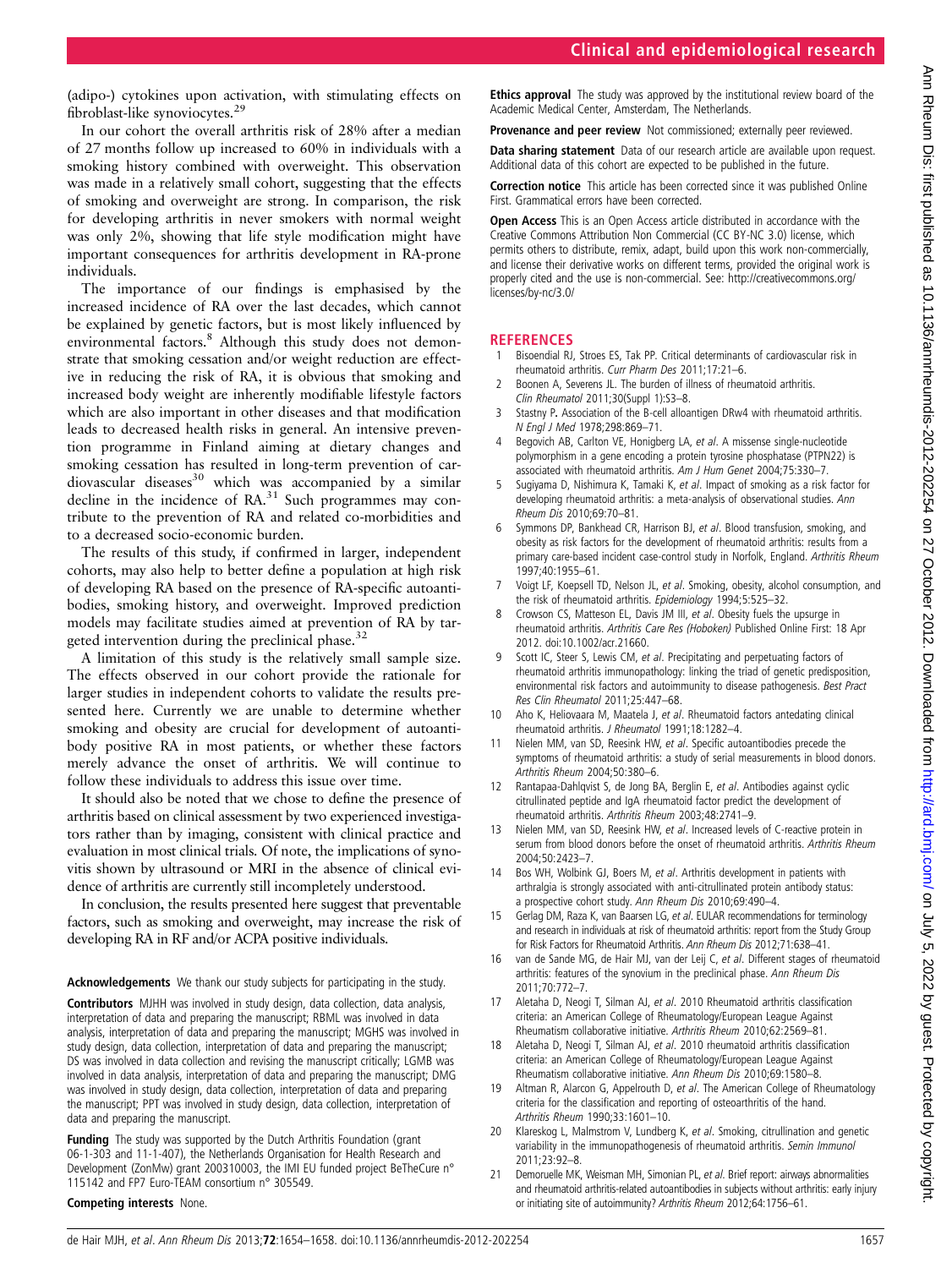## Clinical and epidemiological research

- 22 Lundstrom E, Kallberg H, Alfredsson L, et al. Gene-environment interaction between the DRB1 shared epitope and smoking in the risk of anti-citrullinated protein antibody-positive rheumatoid arthritis: all alleles are important. Arthritis Rheum 2009;60:1597–603.
- 23 Cerhan JR, Saag KG, Criswell LA, et al. Blood transfusion, alcohol use, and anthropometric risk factors for rheumatoid arthritis in older women. J Rheumatol 2002;29:246–54.
- 24 Hernandez AM, Liang MH, Willett WC, et al. Reproductive factors, smoking, and the risk for rheumatoid arthritis. Epidemiol 1990;1:285–91.
- 25 Pedersen M, Jacobsen S, Klarlund M, et al. Environmental risk factors differ between rheumatoid arthritis with and without auto-antibodies against cyclic citrullinated peptides. Arthritis Res Ther 2006;8:R133.
- 26 Wesley A, Bengtsson C, Elkan AC, et al. Association between overweight, obesity, ACPA positive and ACPA negative Rheumatoid Arthritis-, results from the EIRA case-control study. Arthritis Care Res (Hoboken) Published Online First: 5 Jun 2012. doi:10.1002/acr.21749.
- 27 Ouchi N, Parker JL, Lugus JJ, et al. Adipokines in inflammation and metabolic disease. Nat Rev Immunol 2011;11:85–97.
- 28 Guri AJ, Bassaganya-Riera J. Systemic effects of white adipose tissue dysregulation and obesity-related inflammation. Obesity (Silver Spring) 2011;19: 689–700.
- 29 Kontny E, Plebanczyk M, Lisowska B, et al. Comparison of rheumatoid articular adipose and synovial tissue reactivity to proinflammatory stimuli: contribution to adipocytokine network. Ann Rheum Dis 2012;71:262–7.
- 30 Puska P, Vartiainen E, Tuomilehto J, et al. Changes in premature deaths in Finland: successful long-term prevention of cardiovascular diseases. Bull World Health Organ 1998;76:419–25.
- 31 Kaipiainen-Seppanen O, Kautiainen H. Declining trend in the incidence of rheumatoid factor-positive rheumatoid arthritis in Finland 1980–2000. J Rheumatol 2006;33:2132–8.
- 32 Tak PP. Are we ready to change the pace of arthritis treatment? Treating pre-arthritis and very early arthritis. Acta Reumatol Port 2011;36:8–9.